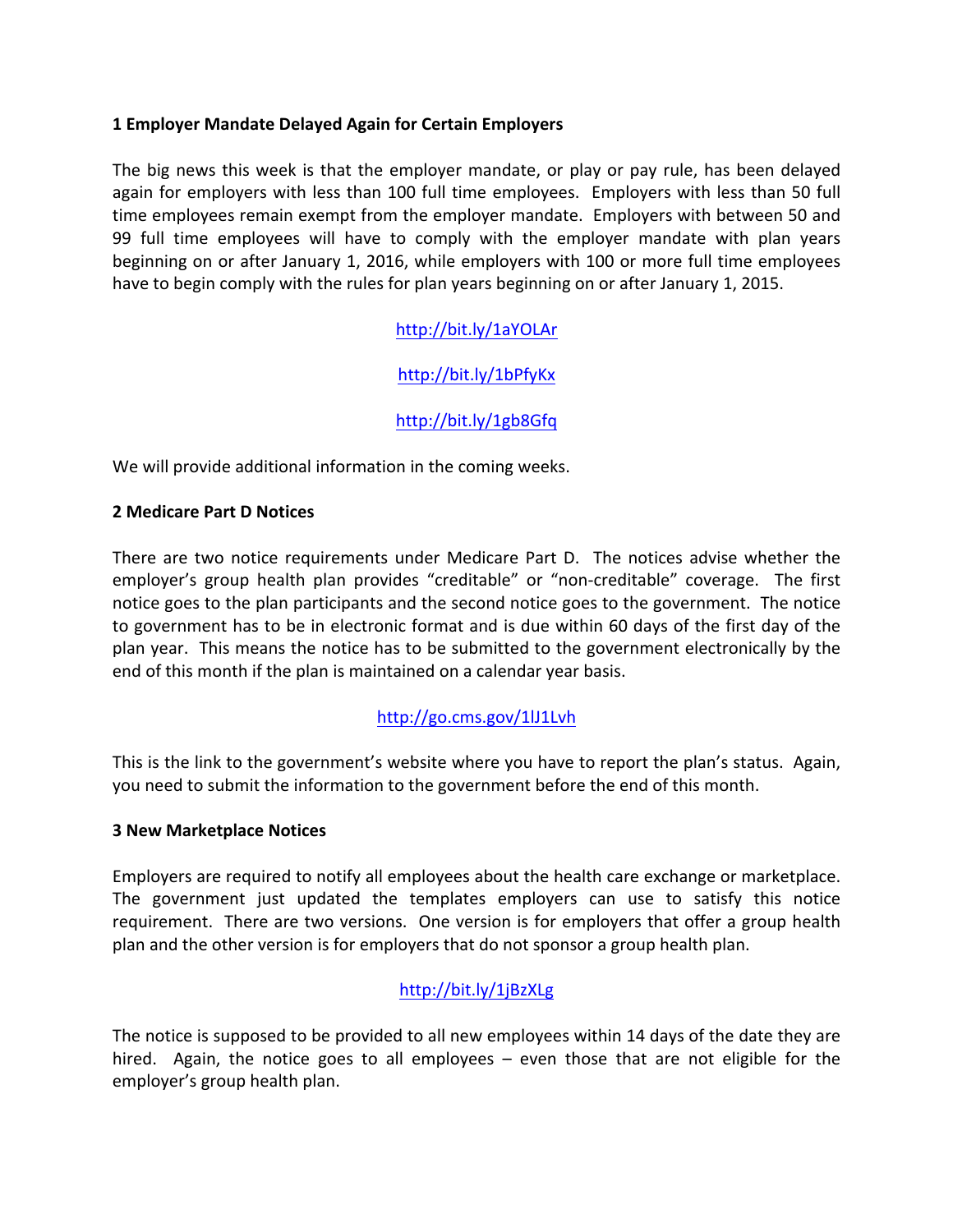#### **4 Use It or Lose It – Relaxed**

The use it or lose it rule under cafeteria plans has been around for a long time. The IRS amended the rules several years ago to allow participants a  $2\frac{1}{2}$ -month grace period. That is, participants could incur expenses up to  $2\frac{1}{2}$  months after the close of the plan year to use up the money. The IRS recently has gone a step further and modified the rules to allow employers to amend their Health FSAs to allow participants to carryover up to \$500.

### http://bit.ly/1mcQpDt

Note that employers are required to amend their plans. This article talks about things to consider before allowing the carryover.

#### **5 IRS Issues Rules on Individual Mandates**

As noted above, the government has postponed the employer mandates but, at least so far, has not delayed the individual mandates. These rules talk about how employer HRA contributions and wellness programs impact the individual's ability to get subsidies under the health care exchanges.

### http://bit.ly/LXbL74

The individual mandate penalizes most Americans who do not have health coverage through the year. These rules outline how the person may be eligible for coverage under the exchange which, in turn, would avoid the individual mandate if the person does, in fact, get coverage through the exchange.

#### **6 Government Looking at Provider Networks**

A number of carriers have elected to participate in the health care exchanges or marketplaces. However, many of the carriers are limiting the providers under the plans offered through the exchanges. That is, some carriers are offering plans both inside and outside the exchange. However, the plans being offered in the exchanges may have a narrower network of providers.

### http://bloom.bg/1fjBSNf

The carriers are limiting the networks for the plans offered through the exchanges so that those plans will be profitable. In other words, the carriers think they can make the exchange plans profitable by limiting the networks. However, the government is starting to look into this practice.

#### **7 Elephant in the Room – Discrimination Rules**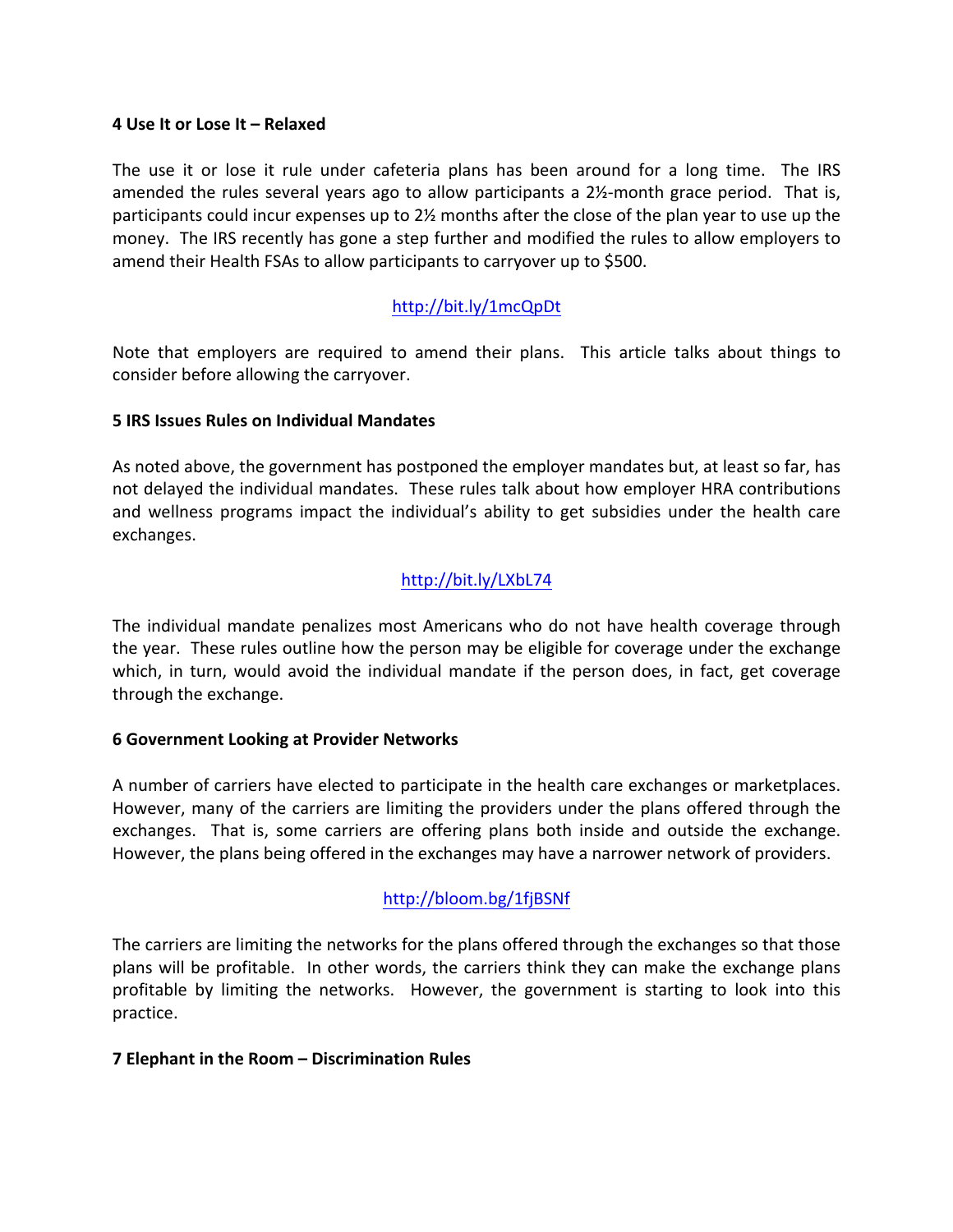The government continues to spit out rules on a number of topics but one of the biggest unknowns is the discrimination rules applicable to fully insured health plans. Self funded group health plans have been subject to discrimination rules for some time. Health care reform imposed similar rules to fully insured group health plans but those rules have been postponed until the IRS issues regulations.

# http://bit.ly/1dnCBQS

No one knows for sure when the IRS will issue the rules. Until those rules are released it is very difficult to develop a compliance strategy. Our guess, and it is only a guess, is that the IRS will issue the discrimination rules before the employer mandate becomes effective. As the first article states, the employer mandate for some employers is effective in 2015 and for other employers the employer mandate does not become effective until 2016.

#### **8 Additional Medicare Tax on High Earners**

Health care reform is financed, in part, by additional Medicare taxes on individuals earning more than a certain amount. This article discusses the additional tax.

# http://bit.ly/1gb9u3Q

Note that the additional Medicare tax is assessed against only the individual. The employer is not required to match the additional amount.

### 9 **Mental Health Parity and Addiction Equity Act**

This law was passed in 2008 and basically requires health plans to provide the same level of coverage for mental health and addiction as other medical and surgical benefits. The government issued final rules regarding this law. This article provides an in-depth review of the new rules.

### http://bit.ly/1cz1e9g

The Mental Health Parity and Addiction Equity Act has become less important with the passage of health care reform. Before health care reform the rules imposed specific restrictions on group health plans. After health care reform, those same restrictions apply but they are simply included in the group health plans. In other words, health care reform requires the group health plan cover certain services including mental and substance abuse benefits. As a result, the separate requirements under the Mental Health Parity and Addiction Equity Act are less important since these benefits are required under health care reform.

#### **10 DOL Releases 2013 Form M-1**